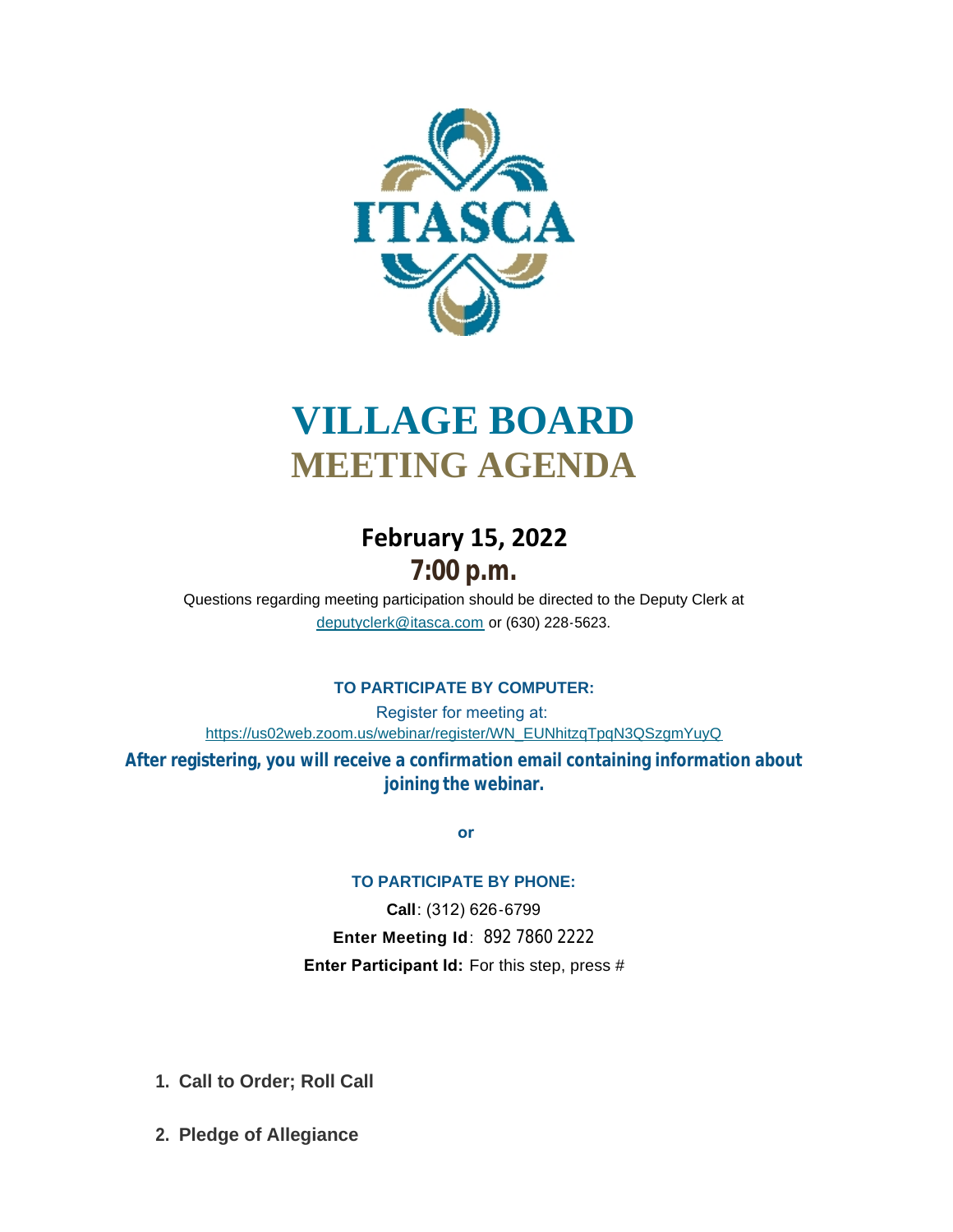- **Audience Participation 3.**
- **Presentation of Meeting Minutes 4.**
	- **Joint Community Development Committee & Plan Commission a. Meeting – January 25, 2022**

**Documents:**

[20220125 JCDCPC MINUTES.PDF](http://www.itasca.com/AgendaCenter/ViewFile/Item/7419?fileID=9403)

**Village Board Meeting – February 1, 2022 b. Documents:**

[20220201 VB MINUTES.PDF](http://www.itasca.com/AgendaCenter/ViewFile/Item/7420?fileID=9404)

**Special Village Board Meeting – February 8, 2022 c. Documents:**

### [20220208 SVB MINUTES.PDF](http://www.itasca.com/AgendaCenter/ViewFile/Item/7421?fileID=9405)

- **Presentations 5.**
	- **Police Commission Staffing Update a.**
- **President's Comments 6.**
- **Community Development Committee 7.** Chair Trustee Gavanes; Co-Chair Trustee Leahy
	- **Discussion and possible action regarding a Zoning Certificate a. Request for Seiler Instrument & Manufacturing Company, Inc. located at 1255 - 1261 Hamilton Parkway**

**Documents:**

[COMDEV A - ZCR - SIELER INSTRUMENT MFG -](http://www.itasca.com/AgendaCenter/ViewFile/Item/7423?fileID=9406) 021522.PDF

**Discussion and possible action regarding a Zoning Certificate b. Request for Undici Gelato & Espresso Bar located at 400 E. Orchard Street**

**Documents:**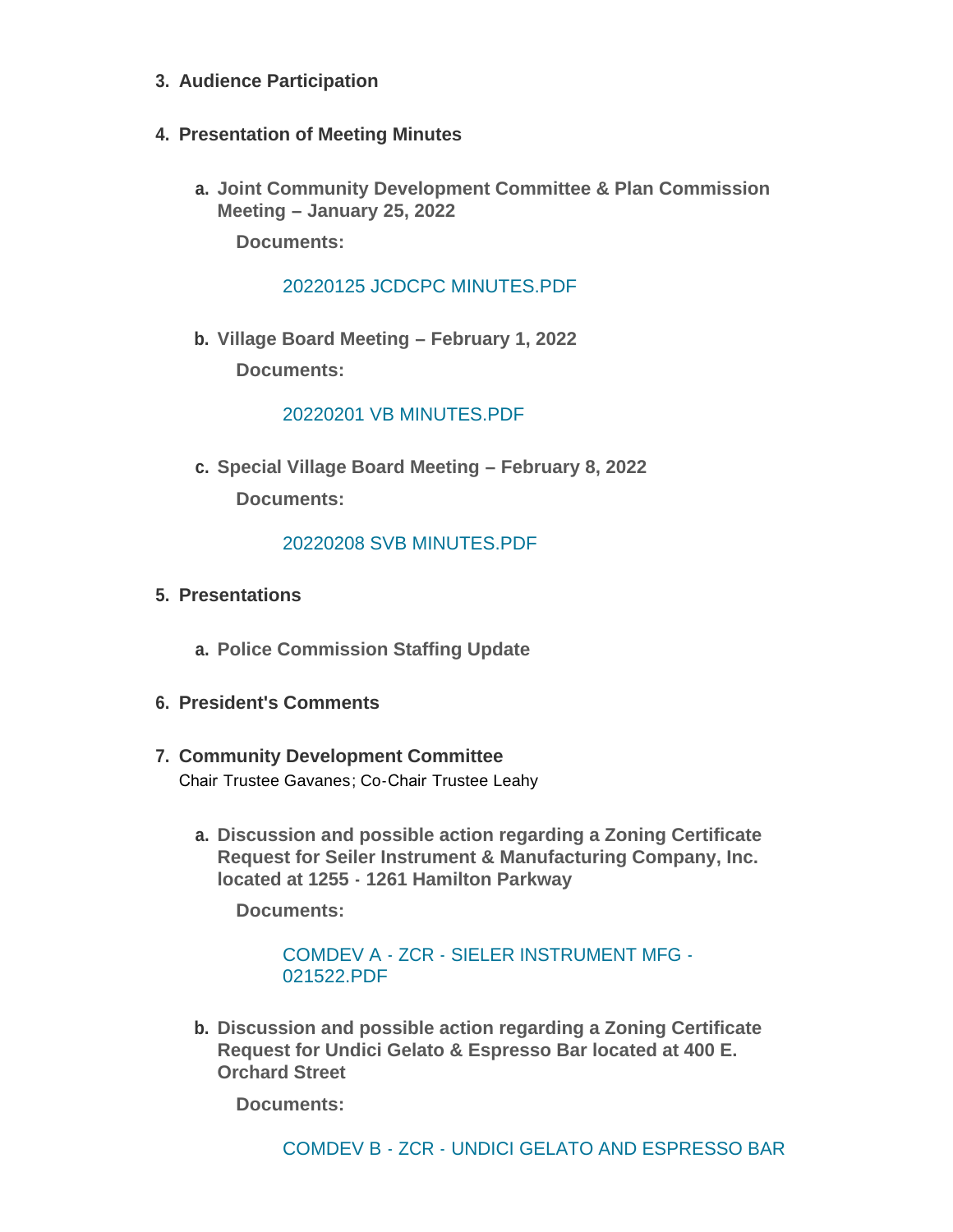#### - 021522.PDF

- **Capital & Infrastructure Committee 8.** Chair Trustee Aiani; Co-Chair Trustee Madaras
- **Finance & Operations Committee 9.** Chair Trustee Powers; Co-Chair Trustee Linsner
	- **Discussion and possible action regarding a Resolution a. Authorizing the Approval of the Fourth of July Budget (Res. 1334- 22)**

**Documents:**

[FIN A - FOURTH OF JULY BUDGET.PDF](http://www.itasca.com/AgendaCenter/ViewFile/Item/7425?fileID=9408)

- **Intergovernmental Committee 10.** Chair Trustee Leahy; Co-Chair Trustee Aiani
- **Consent Agenda 11.**
	- **Approving the Itasca Roadway and Infrastructure Improvements - a. Elm Street - Payment Request 3 to DiMeo Brothers Inc. in the amount of \$312,932.61**

**Documents:**

#### [CONSENT A - ELM STREET - PAYMENT 3 - DIMEO.PDF](http://www.itasca.com/AgendaCenter/ViewFile/Item/7426?fileID=9409)

**Approving Resolution 1331-22 regarding a Resolution for the b. Removal of Commonwealth Edison infrastructure in Village Right of Way (ROW)**

**Documents:**

#### [CONSENT B - COMED REMOVAL - DCEO.PDF](http://www.itasca.com/AgendaCenter/ViewFile/Item/7427?fileID=9410)

**Approving Resolution 1332-22 regarding a Professional Service c. Agreement for the Provision of Administration Support Services for Special Projects**

**Documents:**

[CONSENT C - PROFESSIONAL SERVICE AGREEMENT -](http://www.itasca.com/AgendaCenter/ViewFile/Item/7428?fileID=9411) SPECIAL PROJECTS.PDF

**Approving Resolution 1333-22 regarding a Professional Services d. Agreement to provide Administration Support Services for**